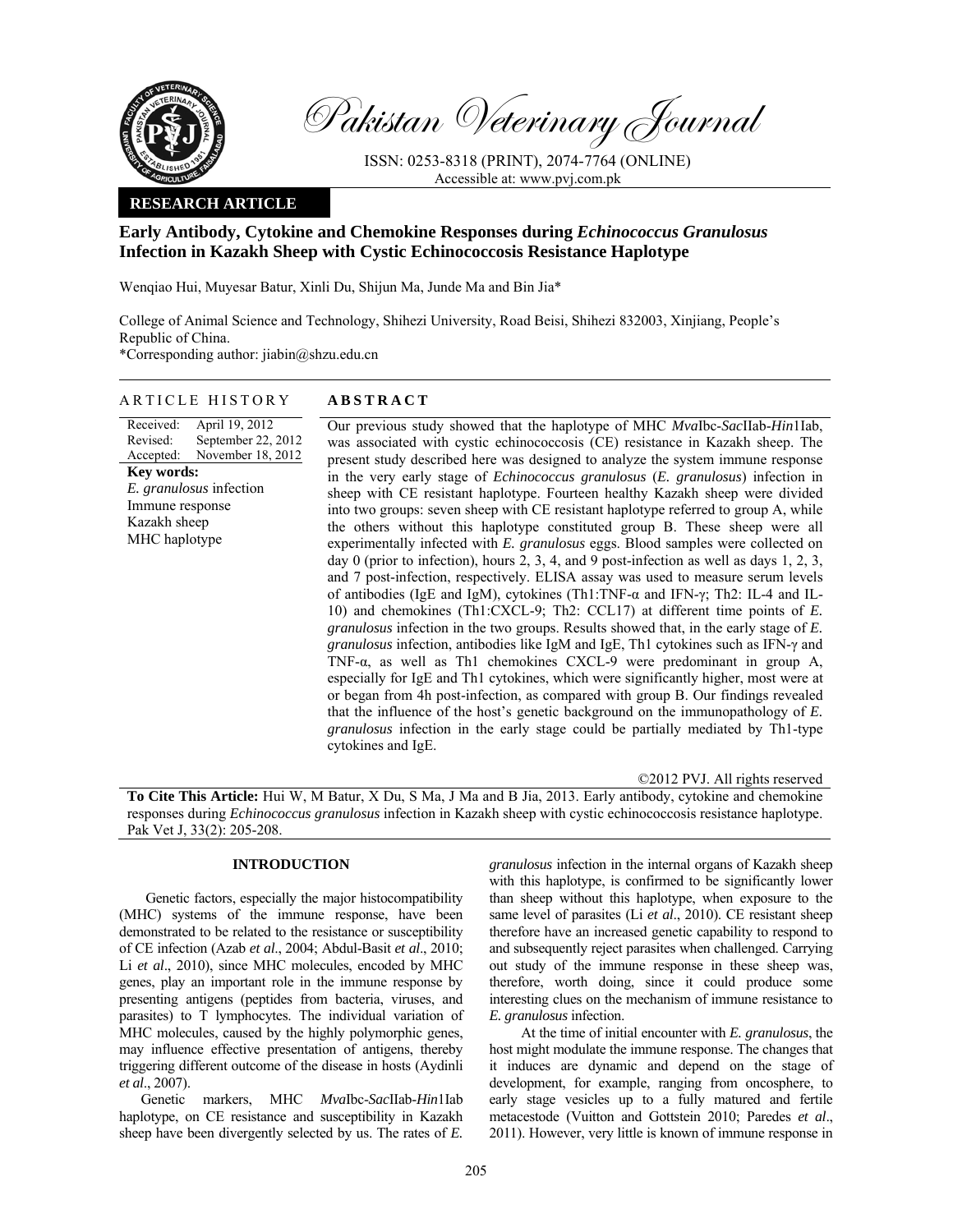the early phase of a primary (oral challenge with eggs) *E. granulosus* infection in *vivo* (Zhang *et al*., 2008), although it is important to evaluate cell-mediated immunity, the generation of associated cytokines/chemokines in the early stage of infection (Zhang *et al*., 2008, 2012), which might be able to stop the larval growth at the very first stages or during early development in liver (Pater *et al*., 1998), since *in vitro* experiment has shown that killing of *E. granulosus* oncosphere was caused by antibody dependent, cellmediated cytotoxicity reactions (Rogan *et al*., 1992).

The present work, therefore, was carried out to analyze immune responses in the very early stage of primary *E. granulosus* infection in Kazakh sheep with CE resistant MHC haplotype, the experiment period was focused within the first week post-infection, since we previously found that the ability to eliminate *E. granulosus* infection in CE resistance sheep depended on the MHC system in the first week post-infection (Hui *et al*., 2012).

#### **MATERIALS AND METHODS**

**Preparation of** *E. granulosus* **eggs for oral infection:** Two dogs purchased locally were ingested sheep offal containing protoscoleces and housed in an isolation facility. 45 days later, the dog was euthanized. The gut contents were washed several times with physiological saline at 37°C. The undissolved material was allowed to sediment by gravity. Mature proglottids and eggs were obtained.

**Experimental animals and infection:** Fourteen healthy two-year-old Kazakh sheep with different haplotype were selected and maintained during the course of the experiments. They were negative for antibodies to hydatid cyst fluid (HCF) antigen, assayed by a commercial ovine hydatidosis ELISA kit (Shenzhen Combined Biotech Co., Shenzhen, China), and no hydatid cysts presented in internal organs detected by ultrasonography (50S Tringa Vet Pie Medical, Netherland), prior to the experiment. The seven sheep with the MHC *Mva*Ibc-*Sac*IIab-*Hin*1Iab haplotype (CE resistant haplotype) referred to group A, while the other seven sheep without this haplotype constitute group B. Each sheep in the two groups was infected per orally via a medical syringe with 5000 *E. granulosus* eggs suspended in 1000ul physiological saline.

**Samples collection and storage:** Following infection, 5ml of blood sample in sodium-heparin solution was collected from the jugular vein of each sheep, on day 0 (prior to infection), hours 2, 3, 4, and 9 post-infection as well as days 1, 2, 3, and 7 post-infection, respectively. After centrifugation (3000g for 10 minutes, at  $4^{\circ}$ C), the serum was aliquoted and stored at -20°C until analysis.

Measurement of antibodies, cytokines and chemokines in serum levels of antibodies (IgE, IgM), cytokines (Th1:TNF- $\alpha$ , IFN- $\gamma$  and IL-2; Th2: IL-4, IL-10 and chemokines (Th1:CXCL-9; Th2: CCL17) were measured using commercial kits for ELISA (Shanghai BlueGene Biotech Co Ltd, Shanghai, China) following the manufacturer's instructions. Results were expressed in pg/ml.

**Statistical analysis:** The statistical analysis was carried out by SPSS 17.0. Independent T-test, One-way ANOVA test,

and repeated measure of ANOVA were used for statistical analysis of changes of antibodies, cytokines and chemokines concentration in serum, with a P-value of 0.05 considered indicative of a statistically significant difference.

#### **RESULTS AND DISCUSSION**

**Changes in antibodies:** Infection of sheep with *E. granulosus* eggs resulted in significant alterations in the statistical analysis of both IgE and IgM. Graphical representations of the sequential changes in the concentration of IgE and IgM are shown in Table 1.

IgE: After initial decrease in all animals (from 0 to 2h post-infection), the concentration of IgE underwent different changes, which still decreased in group B while increased in group A. A significant difference between the two groups (P=0.044) was observed at 4h post-infection. It is inferred that, at this time, systemic non-specific IgE in group A, probably plays a certain role in regulation the *E. granulosus* oncosphere hatched by eggs through the gut wall, thus inhibiting the parasite further development, thereby, partially leading to the fact that a significantly lower infection rates occurred in these animals (Li *et al*., 2010). It was noteworthy that after fluctuation from 4h post-infection to day 2 post-infection both in group A and group B, IgE in group A rose rapidly and reached a third peak on day 3 postinfection, which thereafter sustained this level till the end of the experiment. On the contrary, IgE in group B showed slight decline during this period (Table 1). During this phase, the remaining living oncosphere may be transported passively through blood or lymph to the internal organs where the subsequent larval proliferates. Increasing IgE level in group A may play an important role in killing the parasite or inhibiting its growth at this stage, to some extent, because anti-oncosphere antibodies play a major role in parasite killing and are central to the protective immune response against *E. granulosus* (Siracusano *et al*., 2012). Also, this hypothesis can be evidenced by the previous study that the main function of mast cells, which rely on IgE, is to enhance the ability of eosinophils to kill the parasite (Sterla *et al*., 1999).

IgM: Compared with group B, although IgM in group A decreased after infection with *E. granulosus*, it rose to the pre-infection level at 4h post-infection and sustained this level for a long period. No significant difference was observed during the early stage of infection, even though a dramatic drop occurred from day 3 post-infection (Table1). In group B, Systemic non-specific IgM concentration in serum decreased significantly within the first week postinfection (day 7 post-infection VS day 0, P=0.044), although it once increased slightly and leveled with pre-infection on day 1 post-infection (Table1). Similar results were found in susceptible Balb/C mouse oral infected with *Echinococcus multilocularis* eggs by Pater *et al*. (1998), who reported that systemic non-specific IgM did not increase significantly until 8 weeks post-infection.

**Changes in cytokines:** Cytokine profiles, due to the secretion of characteristic cytokines by T "helper" (Th) cells give an insight into immune mechanisms involved in hostinfectious organism relationship and in the types of immune responses that are developed after the early stage of antigen recognition (Vuitton and Gottstein, 2010).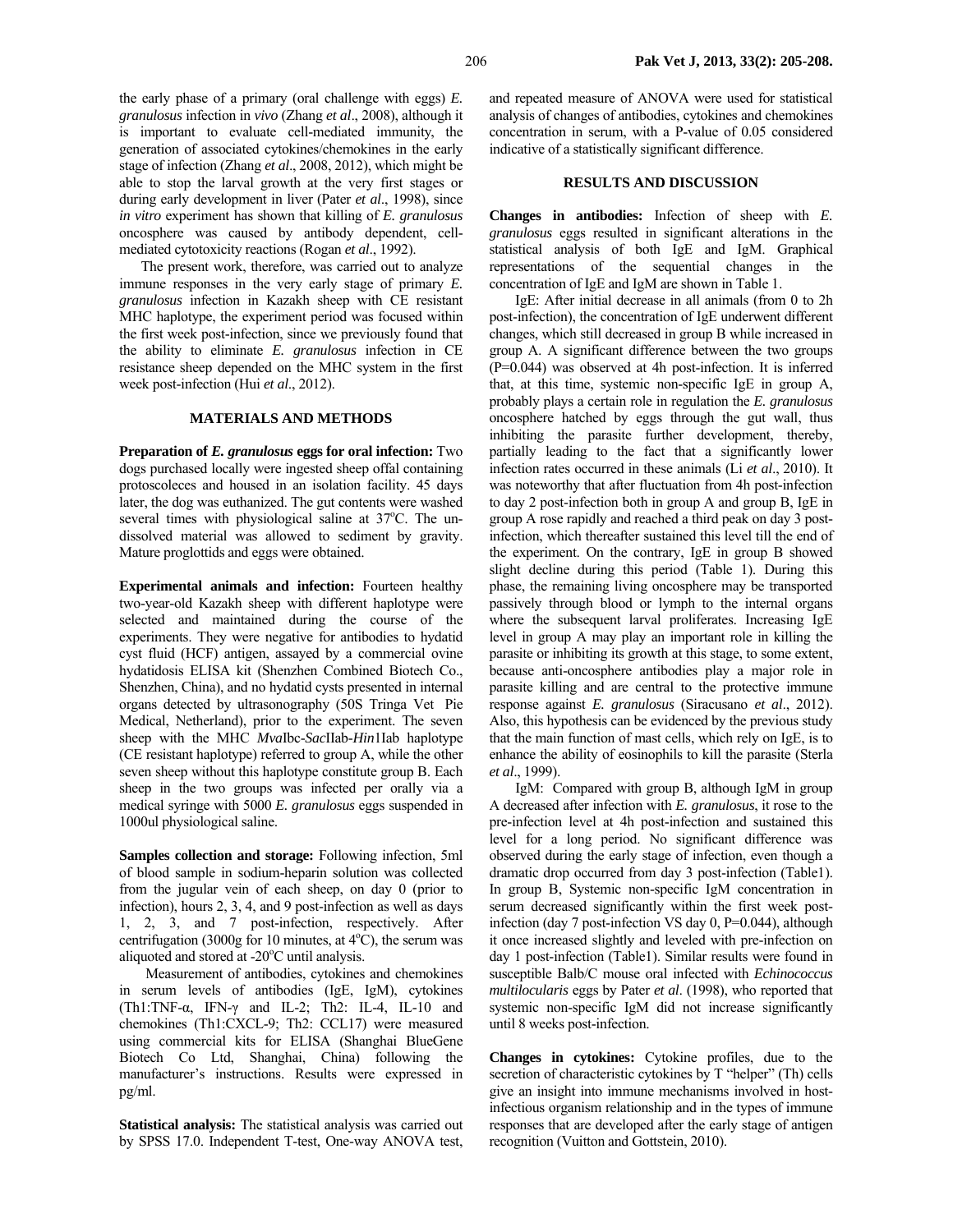**Table1:** Early antibody, cytokine and chemokine responses during *Echinococcus granulosus* (*E. granulosus*) infection in Kazakh sheep with different haplotype

| Index     |                   |   | Post infection           |                   |                  |                   |                        |                  |                   |                  |                  |
|-----------|-------------------|---|--------------------------|-------------------|------------------|-------------------|------------------------|------------------|-------------------|------------------|------------------|
|           |                   |   | Group 0d (pre-infection) | 2 <sub>h</sub>    | 3h               | 4h                | 9h                     | ١d               | 2d                | 3d               | 7d               |
| Antibody  | IgE               | A | $852.9 \pm 9.5$          | $770.5 \pm 1.6$   | $945.9 \pm 2.8$  | $967.9 \pm 1.7*$  | $680.2 \pm 3.1$        | $963.2 \pm 5.9$  | $716.8 \pm 2.4$   | $963.9 \pm 1.8$  | $965.8 \pm 18.2$ |
|           |                   | в | $632.1 \pm 10.7$         | $579.5 \pm 2.1$   | $523.4 \pm 1.6$  | $469.0 \pm 1.7$   | $541.3 \pm 2.3$        | $801.6 \pm 1.9$  | $538.5 \pm 2.3$   | $522.3 \pm 2.4$  | $521.3 \pm 22.5$ |
|           | IgM               | A | $973.3 \pm 6.1$          | 777.4±2.0         | $673.8 \pm 3.1$  | $973.8 \pm 10.1$  | $970.4 \pm 1.3$        | $977.2 \pm 8.8$  | $977.4 \pm 1.3$   | $979.4 \pm 1.4$  | $673.5 \pm 3.1$  |
|           |                   | в | $965.1 \pm 5.9$          | 782.4±2.0         | $710.1 \pm 2.7$  | 773.7±18.0        | $730.2 \pm 2.6$        | $986.5 \pm 5.5$  | 751.8±2.2         | $725.4 \pm 2.5$  | $484.8 \pm 2.5$  |
| Cytokine  | IFN- $\gamma$     | A | $564.9 \pm 1.7$          | 578.6±1.9         | $762.0 \pm 21.3$ | $968.1 \pm 1.6*$  | $968.1 \pm 1.6*$       | 974.7±10.4*      | $969.2 \pm 17.6*$ | $967.0 \pm 18.5$ | $974.0 \pm 3.6*$ |
|           | (ThI)             | в | $685.0 \pm 1.7$          | $269.9 \pm 7.3$   | $433.6 \pm 18.1$ | $465.1 \pm 1.7$   | $252.9 \pm 6.8$        | $248.8 \pm 3.6$  | $274.3 \pm 6.7$   | $457.4 \pm 24.9$ | $274.1 \pm 7.2$  |
|           | TNF- $\alpha$     | A | $119.4 \pm 22.3$         | $172.1 \pm 7.5$   | $163.0 \pm 22.9$ | 238.9±4.1*        | $245.0 + 9.1$          | $197.2 \pm 36.1$ | $197.2 \pm 5.9$   | $186.5 \pm 22.6$ | $165.0 \pm 4.7$  |
|           | (ThI)             | В | $137.2 + 7.5$            | $46.9 \pm 2.5$    | $60.5 \pm 10.2$  | $64.3 \pm 8.9$    | $132.1 \pm 6.1$        | $61.2 \pm 8.7$   | $64.2 \pm 3.8$    | $56.7 \pm 5.9$   | $72.2 + 3.7$     |
|           | $IL-4$            | A | $615.4 \pm 13.1$         | 591.6±1.6         | $487.2 \pm 12.7$ | $496.4 \pm 6.5$   | $639.1 \pm 3.6$        | $674.9 \pm 18.1$ | $550.8 \pm 21.3$  | $505.0 \pm 5.7$  | $621.3 \pm 16.0$ |
|           | (Th2)             | в | $686.2 \pm 13.5$         | $684.6 \pm 1.8$   | 581.5±17.6       | $603.1 \pm 5.8$   | $639.9 + 4.8$          | $622.6 \pm 20.5$ | $623.7 \pm 20.4$  | $499.2 \pm 4.5$  | $451.1 \pm 20.0$ |
|           | $IL-IO$           | A | $49.6 \pm 8.2$           | $70.8 + 6.5$      | $79.5 \pm 8.2$   | 70.6±7.1          | $63.6 \pm 10.0$        | 71.0±20.0        | $70.8 \pm 21.0$   | $67.1 \pm 18.6$  | $70.8 \pm 30.2$  |
|           | (Th2)             | В | $97.6 \pm 5.4$           | $133.0+9.9$       | 131.2±10.2       | $154.5 \pm 8.7$   | $133.8 \pm 15.4$       | 201.5±40.4       | 153.9±42.2        | $196.1 \pm 35.3$ | $201.5 \pm 41.5$ |
| Chemokine | CXCL-9            | A | $2.8 + 0.2$              | $3.5 \pm 0.3$     | $3.5 \pm 0.3$    | $3.4 \pm 0.3$     | $4.3 \pm 0.3$          | $4.3 \pm 0.3$    | $4.1 \pm 0.3$     | $4.2 \pm 0.3$    | $4.2 \pm 0.3$    |
|           | (ThI)             | в | $2.3 \pm 0.2$            | $2.3 \pm 0.2$     | $2.2 \pm 0.2$    | $2.8 \pm 0.2$     | $3.3 \pm 0.3$          | $3.5 \pm 0.3$    | $2.8 \pm 0.2$     | $2.8 \pm 0.2$    | $2.7 \pm 0.2$    |
|           | CCL <sub>17</sub> | A | 1363.3±86.2              | II99.4±18.5       | 1322.0±100.0     | 1236.0±93.2       | l 186.5±37.6           | l I 57.6±96.6    | $1141.6 \pm 77.0$ | l 155.5±42.1     | $905.3 \pm 13.6$ |
| - 11 - 11 | (Th2)             | В | 1267.0±86.9              | $1318.1 \pm 10.2$ | 1344.9±142.4     | $1272.0 \pm 79.3$ | I240.5±56.6<br>. ._. . | 1290.5±110.9     | $1241.2 \pm 62.6$ | i 177.1±61.5     | $918.6 \pm 14.2$ |

Table1 illustrates serum levels of antibodies (IgE and IgM), cytokines (Th1: TNF-α and IFN-γ; Th2: IL-4 and IL-10) and chemokines (Th1: CXCL-9; Th2: CCL17) at different time points of *E. granulosus* infection in Kazakh sheep with different haplotype. Group A: sheep with CE resistant haplotype: MHC-DRB1 *Mva*Ibc-*Sac*IIab-*Hin*1Iab (n=7), group B: sheep without this haplotype (n=7). Each value is the mean ± SE (pg/ml). \*: P0.05 (Group A vs. Group B).

**Th1 cytokines:** After remaining the same level as preinfection, IFN- $\gamma$  in group A showed a marked increase from 2h post-infection to 4h post-infection, which thereafter sustained the high level till day 7 post-infection. In contrast, IFN-γ in group B displayed a declining trend during the experiment, although a slight increase occurred between hours 2-4 and days 2-3 post-infection (Table1). It is reported that early IFN-γ production has a crucial role in the activation of peritoneal macrophages for the induction of protective immune responses against parasite, as well as the control of parasite invasion into organs and tissues, which is found in mice infected with *Neospora caninum* (Nishikawa *et al*., 2001). The elevated IFN-γ production in group A occurred from 2h post-infection, at this time, the oncosphere hatched by eggs might be transported to intestine, so higher IFN-γ in CE resistant sheep (group A) might induce the activation of macrophages, thereby triggering the immune response of killing the oncosphere in the blood or inhibiting its invasion into liver, further preventing from the larval growth in the liver. On the other hand, Compared with group B, IFN-γ production in group A is significantly higher from 4h post-infection to the end of the experiment (day 7 post-infection), except on day 3 post-infection (P>0.05) (Table1). These significant differences may be associated with different MHC haplotype, thus resulted in differences of the susceptibility of *E. granulosus* infection between the two groups.

TNF-α, which is mainly produced by monocytes and activated T cells, plays an important immunoregulatory role. It was proved that TNF-α could inhibit echinococcosis growth in experimental mice (Amiot *et al*., 1999). In this study, TNF-α level in group A rose significantly from initial infection to 9h post-infection, while in group B, it dropped largely within the two hours post-infection, despite a slight increase occurred subsequently. Generally, TNF- $\alpha$  level is much higher in group A than that in group B (Table1). The difference for TNF- $\alpha$  level in the two groups seemed to be associated with different MHC haplotype, which was also observed previously by Godot *et al*. (2000), who found that AE patients with different MHC haplotype secreted different level of TNF-α. Additionally, significant difference of TNF- $\alpha$  level in the two groups occurred on 4h postinfection  $(P=0.037)$  in our experiment (Table1). It is

found that TNF- $\alpha$  play a protective role at the initial stages of larval development, which could be beneficial to the host (Godot *et al*., 2000), so, in our study, the early elevated level of TNF- $\alpha$  in group A might have a certain function in killing the parasite or preventing from its development.

In the present study, Th1-type systemic cytokine (IFN- $\gamma$ , TNF- $\alpha$ ) prevailed significantly in sheep with resistant haplotype, compared with others without this haplotype, at the early stage of *E. granulosus* infection. Immune responses in human CE as well as in animal models indicated that the development of Th1 cytokines was associated with disease control (Hernandez-Pomi *et al*., 1997; Zhang *et al*., 2003), while Th2 cytokines (IL-4 and IL-10) were found dominant in the sera of chronic CE patients (Rigano *et al*., 1999), which were beneficial for parasite growth (Zhang *et al*., 2008).

**Th2 cytokines:** In this study, we found that both IL-4 and IL-10 were lower in group A than that in group B, but no significant difference was observed between the two groups during the whole experiment (Table1), which indicated that in the early stage of infection, Th2 type cytokines might not be dominant in CE resistance in Kazakh sheep with CE resistant haplotype. Whether Th2 cytokines were associated with CE susceptibility in Kazakh sheep without this haplotype, the mechanism need to be further determined.

**Changes in chemokines:** Chemokines account for monocyte, granulocyte and lymphocyte dissemination, directed cellular migration, cell adhesion, tissue infiltration and cell activation, and such, these chemotactic cytokines may promote host resistance by activating immune functions that kill, expel, or sequester *E. multilocularis* (Kocherscheidt *et al*., 2008). In the present study, we have investigated the cellular Th1 type chemokine (CXCL-9) and Th2 type chemokine (CCL17) responses in CE resistant sheep and other random sheep. CXCL-9 the monokine, which is induced by IFN- $\gamma$ , was higher in group A than that in group B in this study (Table1), such higher release of CXCL9 in group A was consistent with the high level of IFN-γ, suggesting that Th1 chemokine might play a certain role in CE resistance. The chemokine CCL17 play a critical role for the